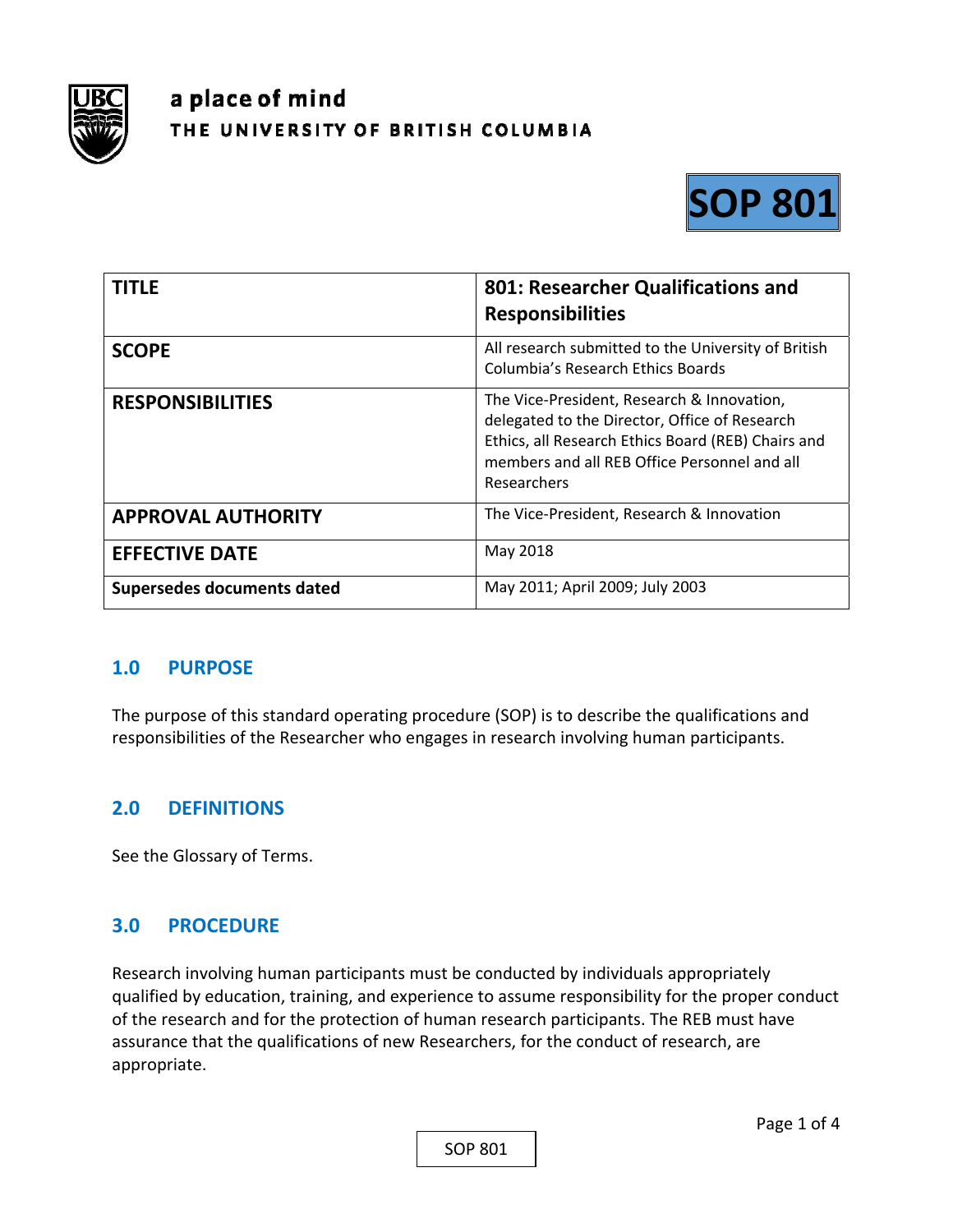Researchers are required to conduct the research in compliance with applicable regulations and guidelines, and to comply with all REB policies.

## **3.1 Researcher Qualifications**

- **3.1.1** The Researcher must make available, upon request, to the REB his/her current CV and medical license number (if applicable) and his/her relevant training and experience, in sufficient detail for the REB to make an objective judgment regarding the Researcher's qualifications, if necessary<sup>1</sup>;
- **3.1.2** If applicable, the Researcher must be a physician with a specialty qualification in their field and with current professional qualifications entitling them to provide health care under the applicable laws;
- **3.1.3**  The Researcher must have completed appropriate training regarding the requirements of conducting and overseeing research;
- **3.1.4**  The Department Head or his/her designee must approve the application to the REB;
- **3.1.5**  The Department Approver's signature attests that:
	- He/she is aware of the proposal and supports its submission for REB review,
	- The application is considered to be feasible and appropriate,
	- Any internal requirements have been met,
	- The Researcher is qualified and has the experience and expertise to conduct this research,
	- The Researcher has sufficient space and resources to conduct this research;
- **3.1.6**  Any concerns raised in the REB review of the Researcher's qualifications will be communicated to the Researcher and must be satisfied prior to REB approval of the application.

### **3.2 Researcher Responsibilities**

- **3.2.1** The Researcher is responsible for complying with the decisions and responsibilities set out by the REB. In addition, it is the Researcher's responsibility to comply with all applicable regulations and ensure that (if applicable)<sup>2</sup>:
	- He/she and his/her staff members are appropriately qualified by education, training and experience to assume responsibility for the proper conduct of the research and for protection of human research participants,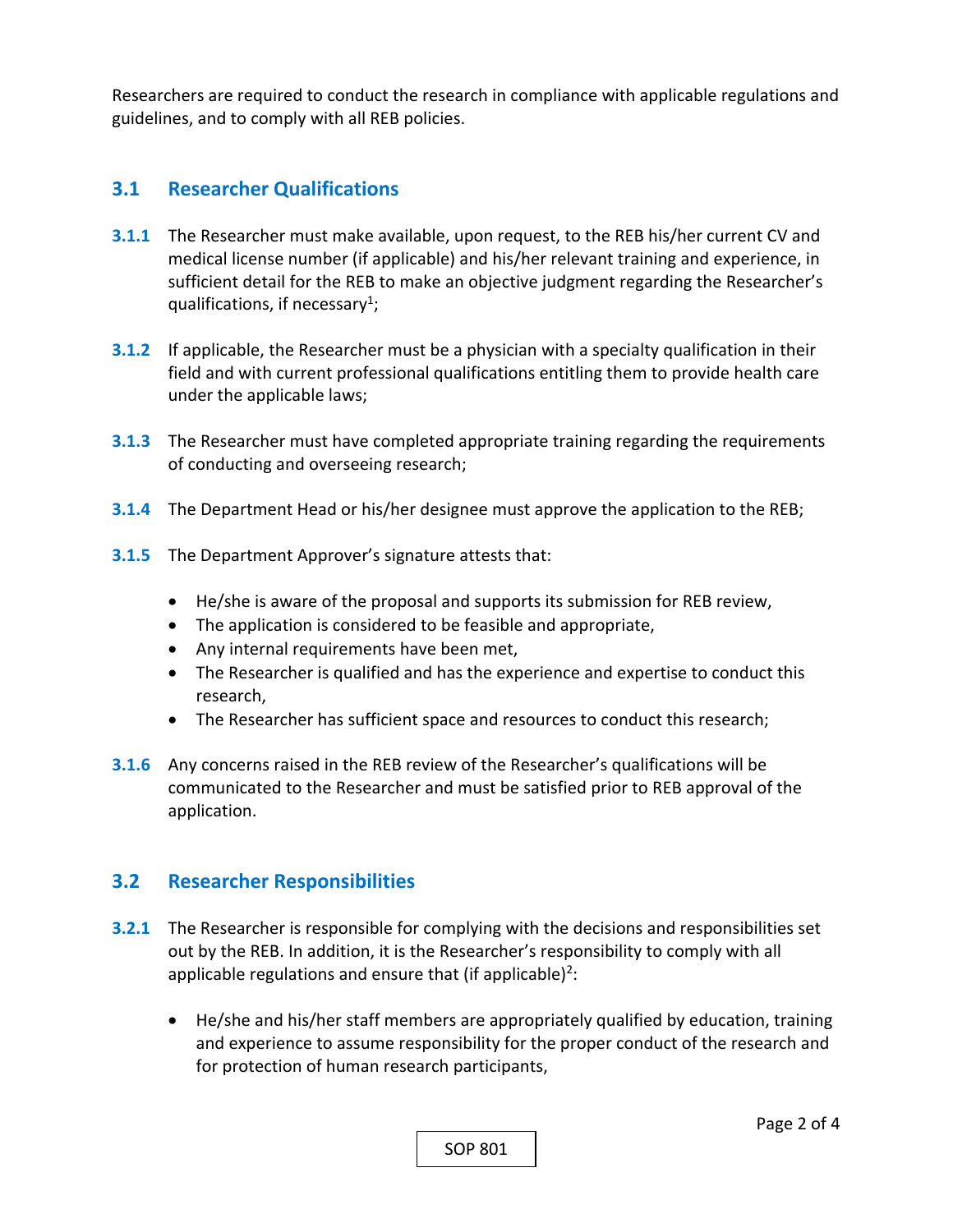- He/she has adequate resources to properly conduct the research and conducts the research following written SOPs,
- All real, potential, or perceived conflicts of interest are declared to the REB at the time of the initial application, and as they arise<sup>3</sup>,
- The REB review and approval is obtained before engaging in research involving human participants,
- All necessary documentation is signed by the responsible Researcher, as applicable,
- Informed consent, when required, is obtained from participants in accordance with applicable regulations prior to their enrollment into the research, and using the most current informed consent document(s) approved by the REB (as applicable)<sup>4</sup>,
- He/she personally conducts or supervises the described investigation(s),
- The research is conducted in compliance with the approved research and applicable reporting criteria are reported to the REB, including deviations, serious, unexpected adverse events and privacy breaches,
- Any changes in the approved research are not initiated without REB review and approval, except where necessary to eliminate an immediate hazard(s) to the participant $(s)^5$ ,
- Premature termination or suspension of the research is reported to the REB,
- Accurate and complete records are maintained according to applicable regulatory requirements,
- Written summaries of the research status are submitted to the REB at least annually, or more frequently if required by the REB, and an application for continuing review is submitted to the REB prior to the expiration of REB approval<sup>6</sup>,
- Any other unexpected finding or new research knowledge that could affect the risk/benefit ratio of the research is reported to the  $REB<sup>7</sup>$ ,
- The REB is notified if there is a change in Researcher,
- The REB is notified immediately if his/her medical or dental license or hospital privileges are suspended, restricted or revoked (if applicable) or should his/her qualifications otherwise no longer be appropriate,
- The REB is notified when the research is complete;

Note: When applicable, the obligations of a Researcher holding a Clinical Trial Application (CTA) with Health Canada (i.e., sponsor‐Researcher) include both those of a sponsor and those of a Researcher<sup>8</sup>;

**3.2.2** The Researcher's primary Department/Division within the University is responsible for maintaining current CVs and medical licenses (if appropriate) for each of its Researchers. The Researcher's Department/Division is also responsible for immediately advising the REB should it become aware of any information that would indicate that the qualifications of the Researcher may no longer be appropriate.